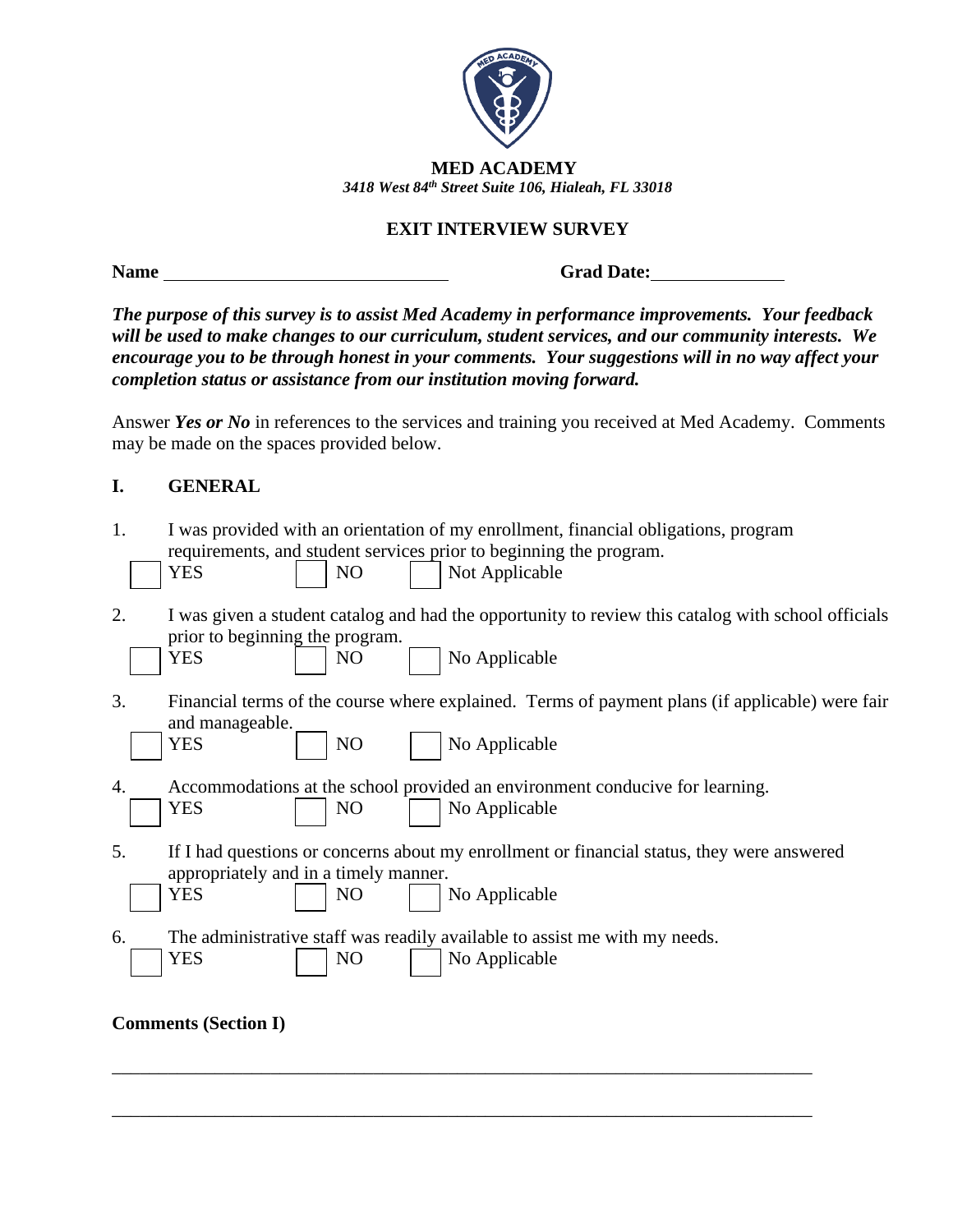

# **II. Didactic and Clinical Education**

| 1.  | I feel confident that my didactic and clinical education has prepared me for an entry level<br>position as an MRI technologist.<br>No Applicable<br><b>YES</b><br>NO                                                          |
|-----|-------------------------------------------------------------------------------------------------------------------------------------------------------------------------------------------------------------------------------|
| 2.  | The classroom instructors were knowledgeable in the subject matter they presented.<br>No Applicable<br><b>YES</b><br>NO                                                                                                       |
| 3.  | The lecture materials were consistent with the examinations and lesson objectives that were<br>presented.<br><b>YES</b><br>NO<br>No Applicable                                                                                |
| 4.  | I was given an appropriate orientation for clinical training including expectations, requirements,<br>facility policies and procedures, and staff introductions.<br>No Applicable<br><b>YES</b><br>NO                         |
| 5.  | I felt comfortable communicating with my clinical instructor at my assigned clinical site.<br>No Applicable<br><b>YES</b><br>N <sub>O</sub>                                                                                   |
| 6.  | I always felt comfortable performing MR procedures under direct and indirect supervision of my<br>clinical instructor or assigned clinical staff.<br>No Applicable<br><b>YES</b><br>N <sub>O</sub>                            |
| 7.  | All of my concerns or issues at the clinical site were addressed appropriately and in a timely<br>manner by my clinical instructor and/or the administration of Med Academy.<br>No Applicable<br><b>YES</b><br>N <sub>O</sub> |
| 8.  | I had the opportunity to observe clinical procedures before I was expected to perform a<br>procedure.<br><b>YES</b><br>NO<br>No Applicable                                                                                    |
| 9.  | The clinical site was operated in a safe manner being conscious of MR safety for patients, staff,<br>and the public within the facility.<br>No Applicable<br><b>YES</b><br>N <sub>O</sub>                                     |
| 10. | Policies of confidentiality, ethics, and HIPAA regulations were strongly reinforced during my<br>clinical training.<br>NO<br><b>YES</b><br>No Applicable                                                                      |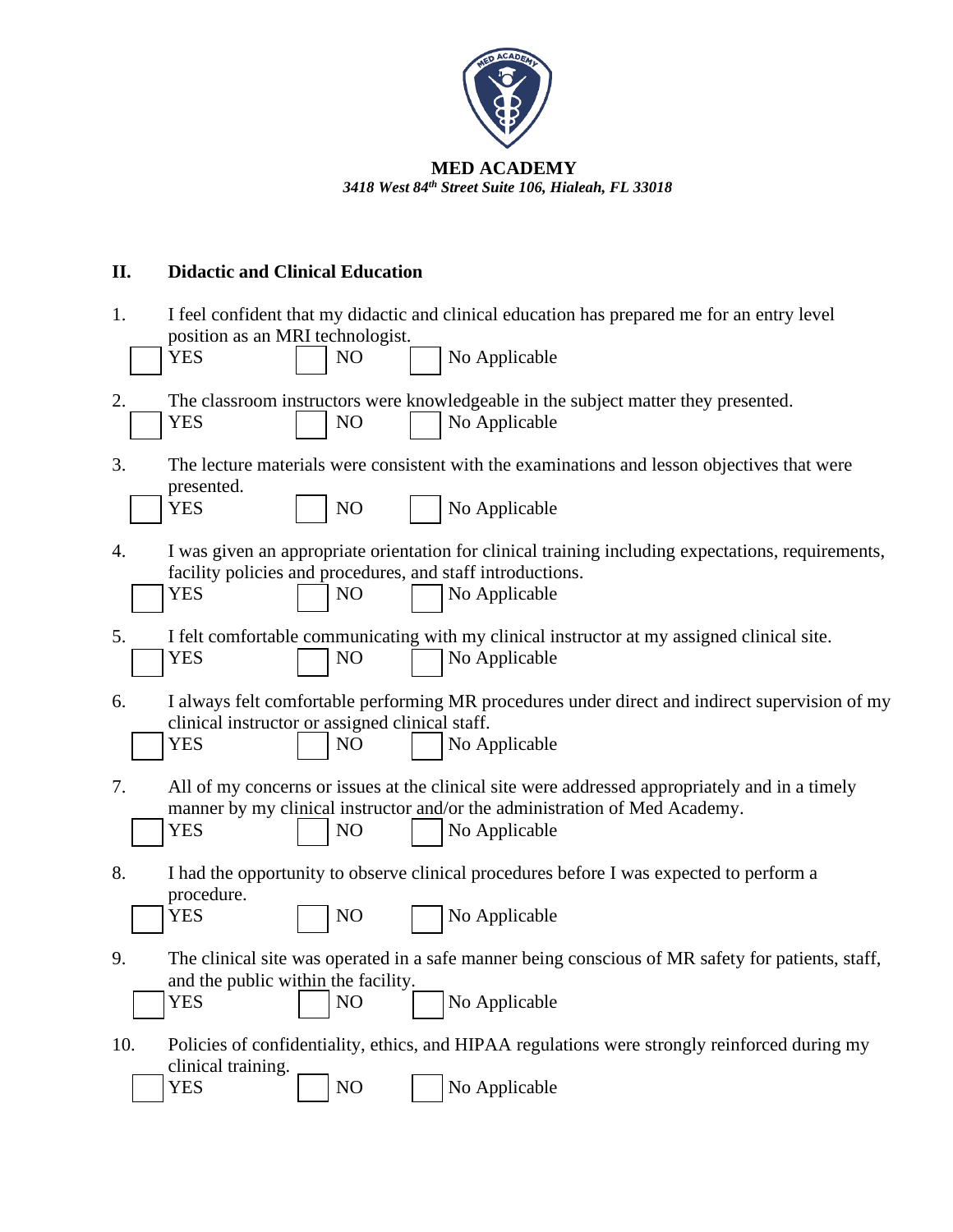

| 11.               | The length of my clinical training was sufficient for me to complete my clinical competency                                                                                           |                                                                                                    |
|-------------------|---------------------------------------------------------------------------------------------------------------------------------------------------------------------------------------|----------------------------------------------------------------------------------------------------|
| <b>YES</b>        | requirements.<br>NO<br>No Applicable                                                                                                                                                  |                                                                                                    |
| 12.<br><b>YES</b> | My clinical site provided a steady and varied patient schedule which allowed me a vast<br>experience in the types of studies that I could perform.<br>No Applicable<br>N <sub>O</sub> |                                                                                                    |
| 15.<br><b>YES</b> | No Applicable<br>N <sub>O</sub>                                                                                                                                                       | I was at no time expected to perform clinical procedures without supervision (direct or indirect). |
| 16.<br><b>YES</b> | MRI certification examination.<br>NO<br>No Applicable                                                                                                                                 | I feel confident that my classroom lectures and clinical training have prepared me to sit for the  |
| 17.<br>YES        | at Med Academy.<br>NO<br>No Applicable                                                                                                                                                | I was provided with appropriate counseling about my academic progress throughout my studies        |
| 18.<br>YES        | I was provided with a transcript of my final grades at the end of my training.<br>No Applicable<br>N <sub>O</sub>                                                                     |                                                                                                    |
|                   | <b>Comments (Section II)</b>                                                                                                                                                          |                                                                                                    |
|                   | $\mathbf{r}$<br>$\sqrt{2}$                                                                                                                                                            |                                                                                                    |

## **III. Continuing Education/Employment**

## *Please indicate which of the following best describes your plans after graduation:*

\_\_\_\_\_ Continue my education in another imaging modality.

\_\_\_\_\_ Continue my education in a non-medical field of study.

Begin looking for employment immediately in the imaging field.

\_\_\_\_\_ Begin looking for work in a non-imaging related field.

Are you currently employed as an MRI or Radiology technology?  $|$  | Yes | | No

|  | -<br>- -<br>$\sim$ |  |  |
|--|--------------------|--|--|
|--|--------------------|--|--|